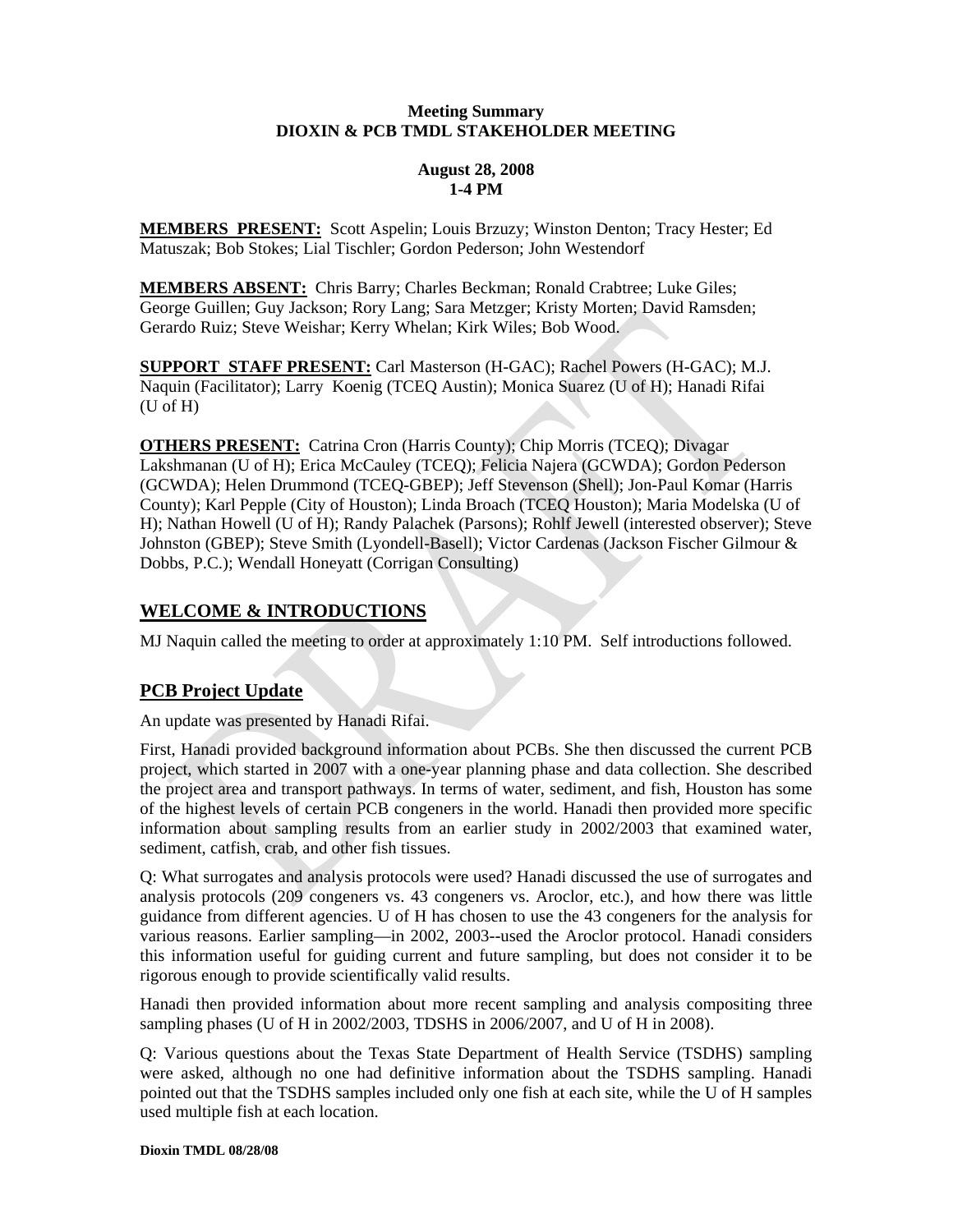The results of the two studies do not appear to be inconsistent, although QA/QC and other analysis have not been completed. Generally, PCB levels in the ship channel were higher than in Upper and Lower Galveston Bay, and there appears to be little change over time. The levels appear to be relatively consistent geographically, although one sampling station, across and upstream from Banana Bend on the San Jacinto River, has significantly higher levels. Again, this information must be analyzed further.

Hanadi concluded by listing next steps, which include additional sampling and modeling.

Q: Is there any sense of what source studies will identify? There is little funding for source studies at this time, although wet-weather studies will address this to an extent. Some historical analysis of sites with SIC codes has been done, although little sampling has been done.

Q: Is there an idea or conjecture of why the one site had such high levels? It might be a result of catfish movement patterns. Labs use EPA Method 1668 and modify it for QA/QC; labs end up using non-standardized methods.

## **Dioxin Project Update**

Hanadi introduced the Dioxin Project update by explaining that this presentation would discuss latest results from modeling, a mass-balance spreadsheet, and scenarios that have been analyzed. Hanadi asked Larry to discuss the study in terms of the TMDL report.

Larry Koenig explained that the results of this study will be used to craft a TMDL report and then eventually an implementation plan. After this meeting, the next thing stakeholders can expect to see is a draft TMDL report for public comment. The TMDL will address the acceptable loads and necessary reductions, but will not identify implementation actions. Supporting documents, including an Allocation Methodology Document and a Modeling Report are being reviewed by TCEQ but are available to anyone upon request.

Hanadi prefaced her presentation by acknowledging that the information is very complex. Hanadi reviewed the RMA2 and WASP models in the context of the daily load process. The study addresses the 17 dioxin and furan congeners that are considered toxic, with a focus on the six congeners that contribute most of the toxicity (>96%) in the sampled fish tissue. Flow, flux, and concentration were simulated or modeled every 30 minutes for two-and-a-half years. Some of the complexity of the Mass Balance Spreadsheet is to match model results to EPA- and TCEQrequired parameters.

Conclusions that can be generalized from the modeling scenarios are that the greatest source is historical sedimentation. The two congeners that contribute the most, 2378-TCDD and 2378- TCDF, come almost entirely from historical sedimentation. The remaining congeners, while still coming mostly from sediment, come from other sources to a greater extent, relatively speaking. Other sources include runoff (RO), point sources (PS), upstream sources (U/S), and atmospheric deposition (DD).

If sediment is removed as a source in the scenarios, both the state's water quality standard and the more stringent study target are met.

The Mass Balance Spreadsheet can be used in analysis mode or allocation mode. In the analysis mode, the spreadsheet will help identify the locations of dioxin sources. It will show whether each segment is a sink or a source for each PCB congener. Hanadi discussed slides that show segment 1007 as an example. The allocation mode allows the identification of required reductions, and can be used to generate geographical representations.

Monica Suarez then discussed the scenarios. Several scenarios were run, but two are being presented: Scenario A and Scenario B. These scenarios suggest that sources of dioxin must be